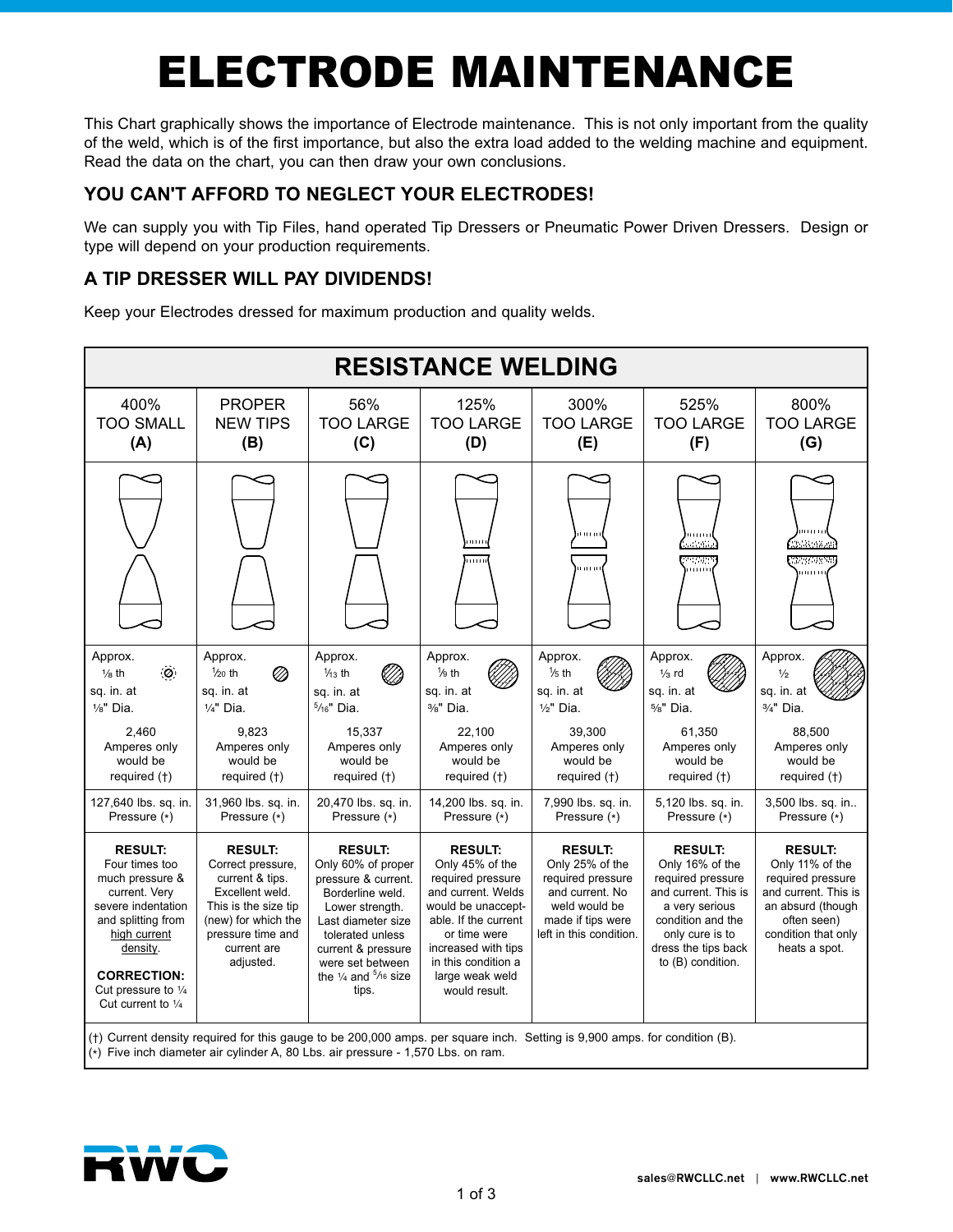#### **ELECTRODES FOR PROJECTION WELDING**

To insure accurate alignment for good contact and quality welds, electrodes for projection welding should be located directly on the center-line of pressure application. In addition to producing faulty welds, misaligned electrodes can result in damage to the electrode face (Figure 1).



Fig. 1

Misaligned electrodes cause unbalanced pressure which results in a poor weld.

Another major contributor to a bad weld is non-parallel electrode faces. They cause unbalanced pressure on electrodes which results in expulsion of weld metal during weld cycle. This damages threads and can burn electrode insulation when welding screws through the parent metal. In addition, non-parallel faces cause weld nuts to skid against parent metal during weld, resulting in a burned pilot with distorted threads and possible misalignment with mating parts (Figure 2).



#### Fig. 2

Non-parallel electrodes cause skidding of the part which results in burned pilot with distorted threads.

#### **MAINTENANCE TIPS**

- **DO** ... maintain a standby supply of electrodes at the welder to minimize downtime due to electrode change.
	- **...** dress the face of electrodes on a lathe.
	- **...** use an RWMA, Group A, Class 3 copper on the sheet side.
- **DON'T** ... use a file to dress electrodes (uneven face will result in either a limited weld or expulsion of weld metal).
	- **...** store electrodes where face damage can result.
	- **...** use a pipe wrench to remove the electrodes.

#### **ELECTRODES FOR SPOT WELDING**

In spot welding, the heat concentration depends on the size and shape of the electrode tips. The weld is made by passing current through the entire area under the electrode tip. The smaller spotweld electrode tip diameters erode or mushroom much faster than projection weld electrodes; consequently, they must be dressed regularly to maintain proper contact (See Figure 3).



Electrodes properly dressed to insure uniform contact and sound welds.

#### **MAINTENANCE TIPS**

- **DO** ... maintain a standby supply of electrodes at the welder.
	- **...** dress electrodes periodically with an approved spotweld tip dresser.
	- **...** change tip diameters to adjust to each thickness of metal to be welded.
- **DON'T** ... use a file to dress electrodes (distorted face will lead to faulty weld).
	- **...** store electrodes where face damage can result.
	- **...** use a pipe wrench to remove the electrodes.

#### **GENERAL TIPS**

- To assure perfect alignment, both the faces and the axis of the electrodes must be parallel. This can be checked by inserting between the electrodes a piece of carbon and a piece of plain white paper and applying pressure. The resulting impression on the plain paper will indicate the extent and uniformity of the surface contact between the two faces.
- Utilize a water jacket when necessary and locate it as close to the welding surface as possible.
- Keep material to be welded free of oil, film, dirt and other foreign matter
- $\bullet$  Follow the correct weld schedule.